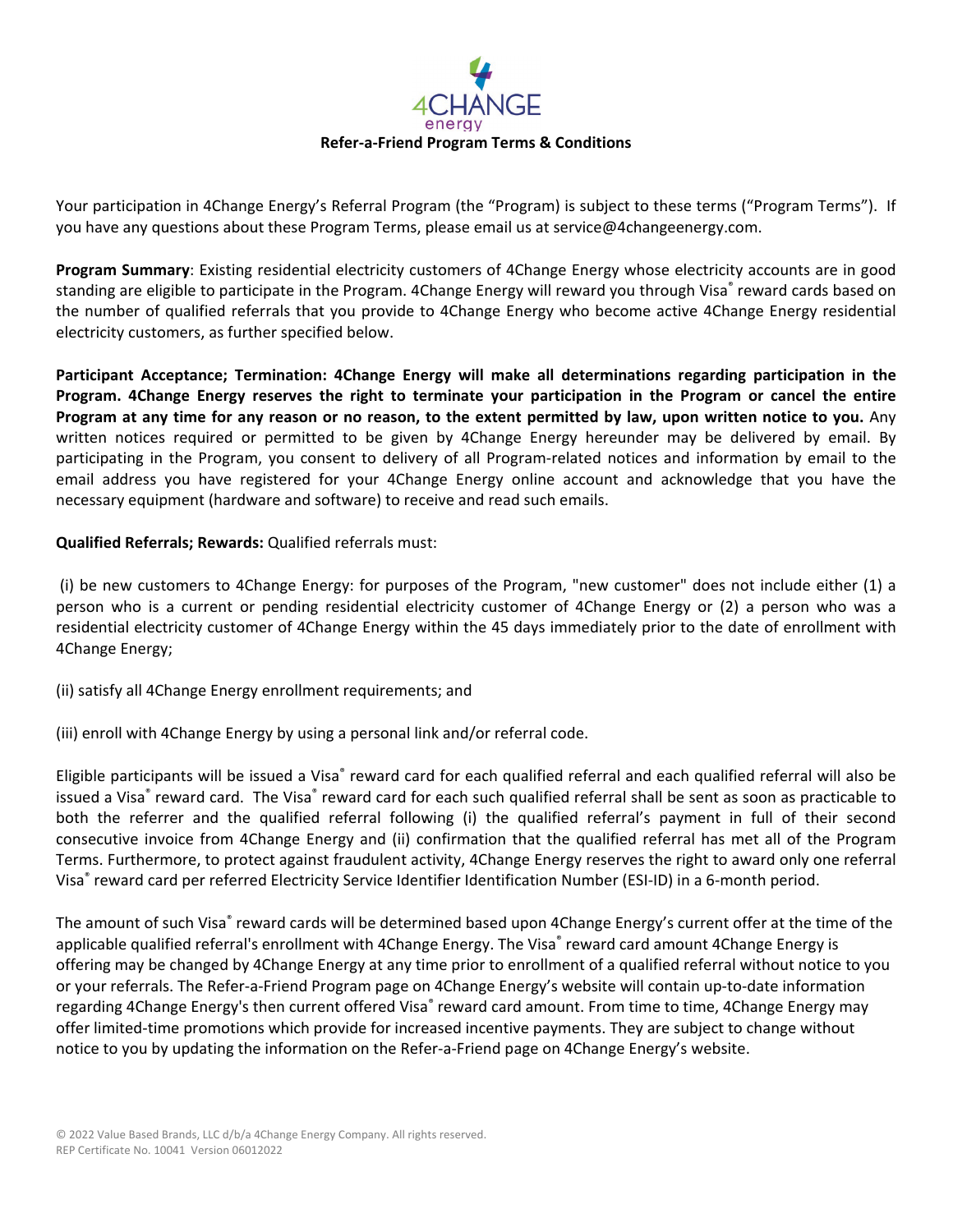By participating in the Program, you agree that 4Change Energy shall make the final determination as to whether any referral meets all requirements to be considered a qualified referral. You are solely responsible for any and all tax liabilities arising out of any rewards you are issued.

**Referral Program Materials & Endorsements:** You agree and acknowledge that 4Change Energy shall provide any marketing information to all potential customers and you shall not act on behalf of them in connection with the education of or the enrollment of potential customers. All Program materials shall be created by 4Change Energy. You shall only distribute Program materials provided directly from 4Change Energy and shall not make any changes to the Program materials.

If you make an endorsement of 4Change Energy, you must clearly and conspicuously disclose the fact that you may receive a referral award for each successful referral. This is required under the FTC Guides Concerning the Use of Endorsements and Testimonials in Advertising and you can be held personally liable for failing to disclose that you may receive an incentive when making an endorsement, or if you make any false statements about 4Change Energy or its services. The personal links and/or referral codes generated by the Program are not transferrable and are intended only for your personal use. You should only refer people whom you know personally. Failure to abide by these requirements may result in immediate termination of your participation in the Program and forfeiture of any of the Program rewards you may have received.

**Confidentiality:** In connection with your participation in the Program, you may receive confidential and proprietary information from 4Change Energy, including sensitive customer data ("Confidential Information"). You agree to maintain all Confidential Information in strict confidence and agree not to disclose such Confidential Information except as necessary in connection with your participation in the Program. In addition, by participating in the Program, you authorize 4Change Energy to release Confidential Information regarding your account to potential Qualified Referrals as necessary to enroll those customers with 4Change Energy.

No referrer is required to provide potential customer names to 4Change Energy; however, 4Change Energy shall be allowed to collect information on, and communicate with, the referrer's customers for whom an account is opened and that information shall be the property of 4Change Energy.

**Independent Contractor Relationship:** Your participation in the Program does not authorize you to act on 4Change Energy's, its parent's or their respective affiliates' behalf. Nothing herein is intended or will be construed to constitute or imply a joint venture, employer-employee relationship, partnership or association between you and 4Change Energy, its parent or their respective affiliates. By participating in the Program, you acknowledge that you do so at your own risk and as an independent contractor and that 4Change Energy is not directing how you perform your obligations hereunder.

**Trademarks:** Other than with respect to materials provided to in connection with your participation in the Program, your status as a participant in the Program does not entitle you to use any trademarks, copyrighted materials, patents, names, logos or other intellectual property owned or licensed by 4Change Energy, its parent or each of their respective affiliates.

**Indemnification:** By participating in the Program, you agree to and will indemnify and hold 4Change Energy, its parent and each of their respective subsidiaries and affiliates harmless from and against any and all damages, costs, expenses, claims or liabilities of any kind, including third party claims, whether pending or threatened, including without limitation, attorneys' fees and court costs, incurred by any of them arising out of or related to your participation in the Program or breach of these Program Terms.

**Warranty Disclaimers; Limitation of Liability:** YOU EXPRESSLY AGREE THAT YOUR PARTICIPATION IN THE PROGRAM IS AT YOUR OWN RISK. THE PROGRAM IS MADE AVAILABLE TO YOU ON AN "AS IS" BASIS WITHOUT WARRANTY OF ANY